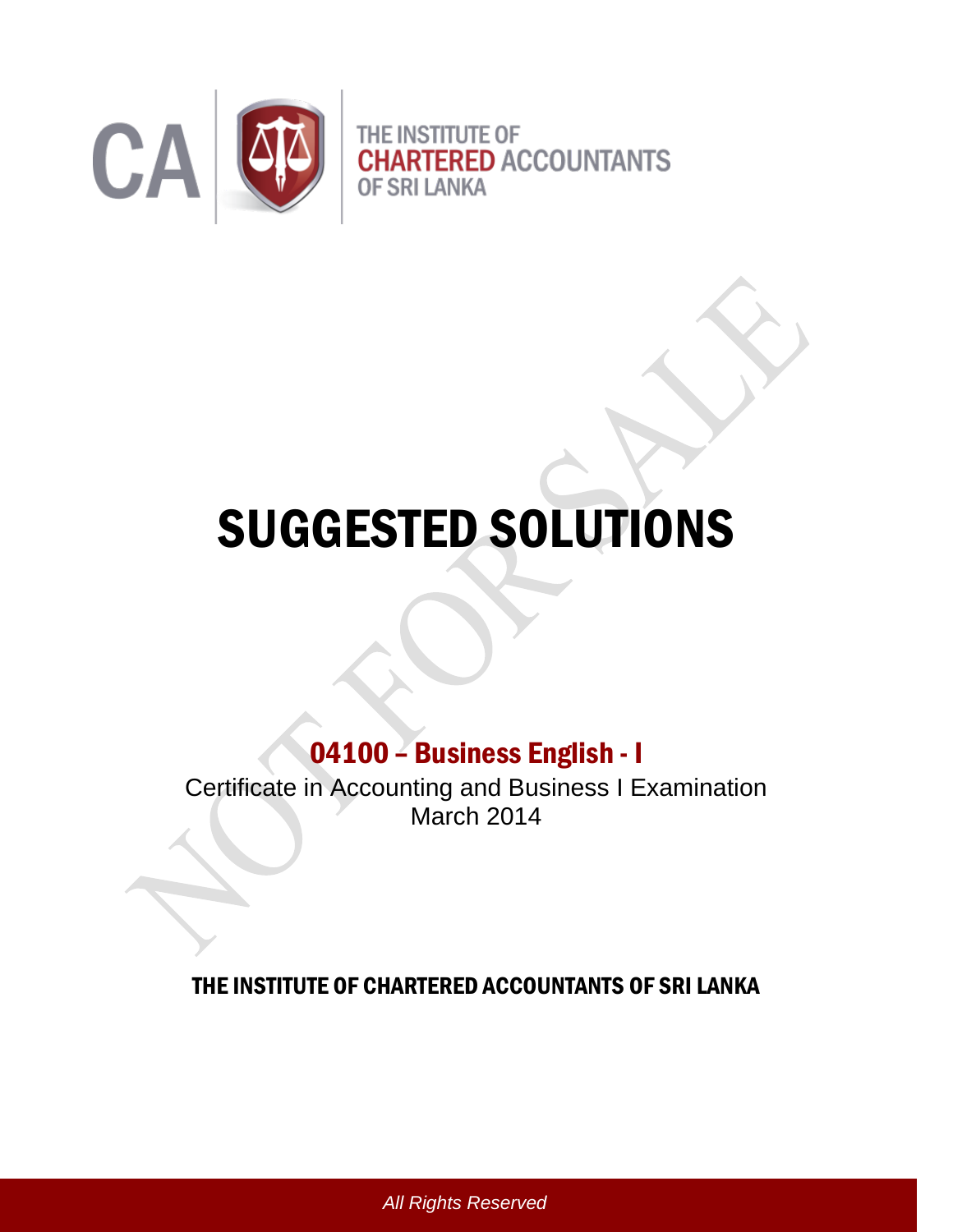

(2)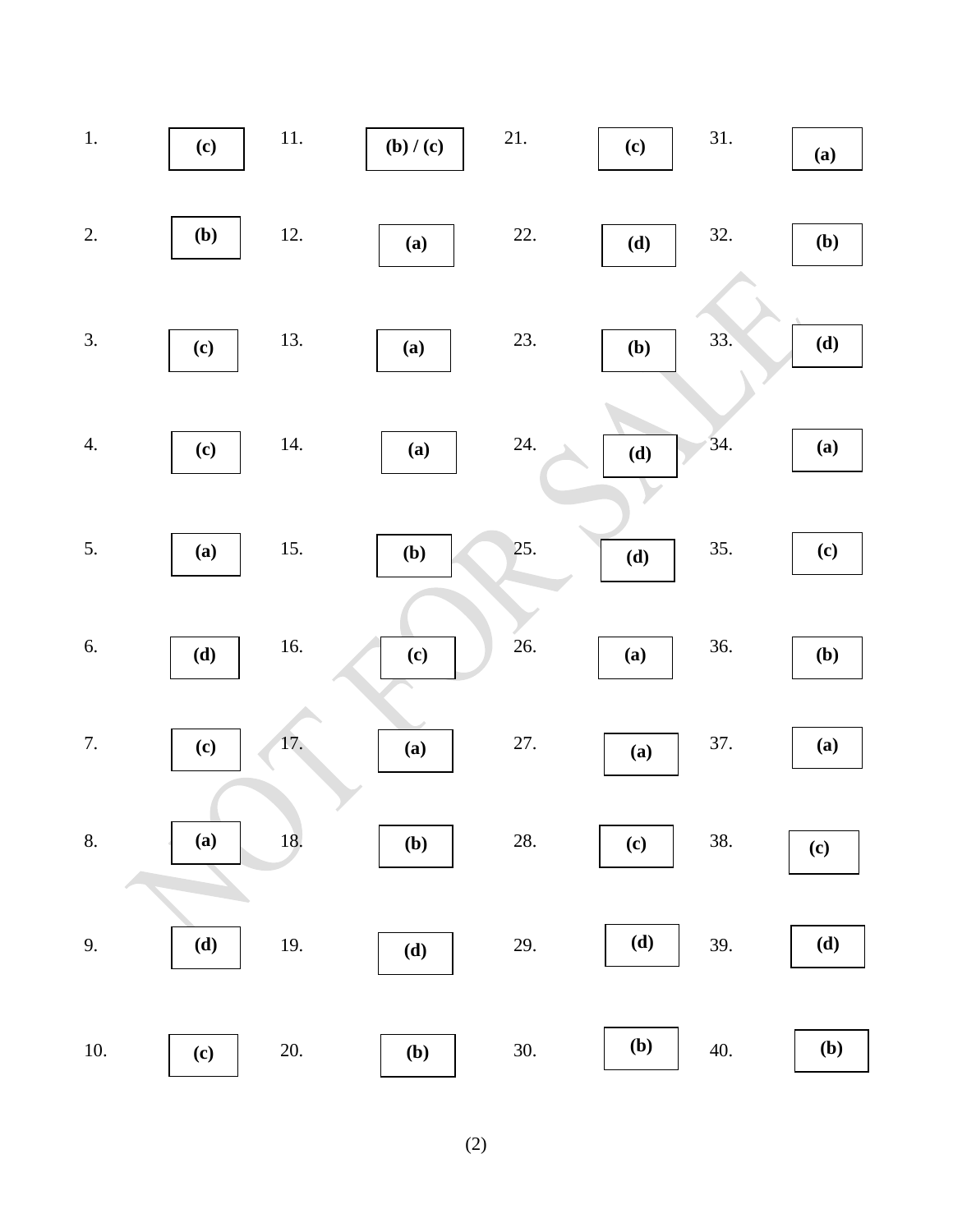| 41. | (b) | 56.   | (b) | $71. \,$ | (c)       |
|-----|-----|-------|-----|----------|-----------|
| 42. | (b) | 57.   | (a) | 72.      | (c)       |
| 43. | (a) | 58.   | (c) | 73.      | (b)       |
| 44. | (d) | 59.   | (d) | 74.      | (d)       |
| 45. | (a) | 60.   | (a) | 75.      | (d) / (c) |
| 46. | (d) | 61.   | (c) | 76.      | (a)       |
| 47. | (c) | 62.   | (b) | 77.      | (c) / (d) |
| 48. | (d) | 63.   | (c) | 78.      | (b)       |
| 49. | (c) | 64.   | (c) | 79.      | (d)       |
| 50. | (b) | 65.   | (b) | 80.      | (a)       |
| 51. | (b) | 66.   | (b) |          |           |
| 52. | (a) | 67.   | (a) |          |           |
| 53. | (d) | 68.   | (a) |          |           |
| 54. | (d) | 69.   | (d) |          |           |
| 55. | (c) | $70.$ | (d) |          |           |